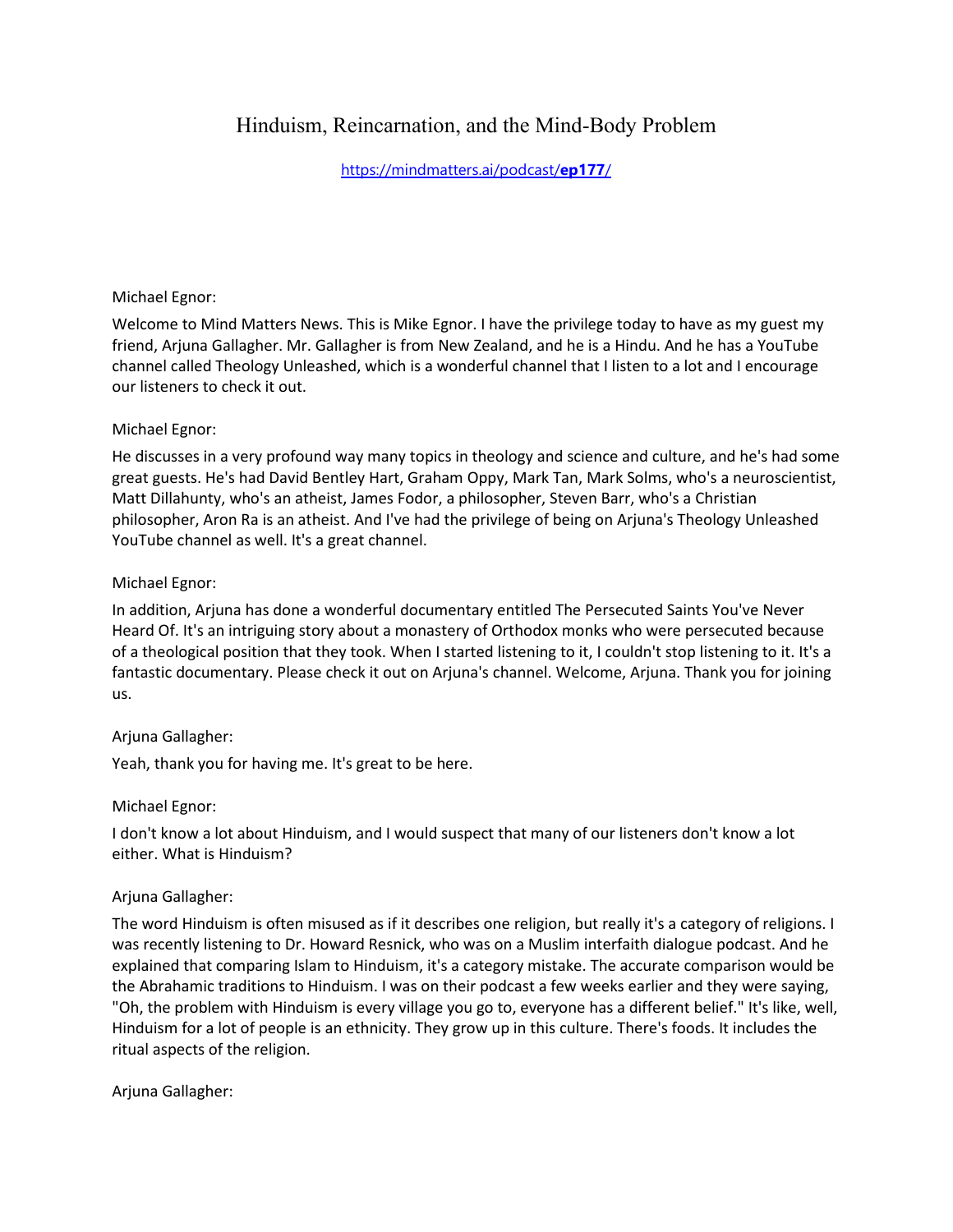But if you actually look inside the traditions of what is taught in these traditions, you have a diverse set of belief systems taught in different traditions, and a lot of them will be very specific about what they believe. I'm a member of a tradition called within the tradition, the Brahma Gaudiya Vaisnava Sampradaya. And that's a chain extending back, at least claimed by the tradition, all the way back to the beginning of the creation of this universe, that's the claim that's made. But we have recent appearances of prophets and incarnations of God all the way back to 500 years ago.

## Michael Egnor:

If you were to describe central themes hat are held by most, if not all, Hindus, what might they be?

#### Arjuna Gallagher:

Yeah, so you do get a lot of diversity, but the things that are common are an acceptance of the Vedas as authoritative. The Vades is the Rig, Yahur, Sama, Atharvaveda, and there's also Puranas and Itihasas and so on. And the beliefs would be cyclical time. So all Hindus are going to believe that time didn't have a beginning, it doesn't have an end. There's periodic creation and destruction. Everything's always existed, but sometimes it appears and sometimes it disappears or is destroyed.

#### Arjuna Gallagher:

Some of them are going to believe that there's an eternal spiritual world, which is never destroyed. It doesn't have a day or a night, so to speak. Although it has no day or night in the sense of destruction or annihilation, I mean. I'm not a super expert scholar on the differences within the various Hindu traditions.

#### Michael Egnor:

Sure. Okay. Do you believe that God is personal?

## Arjuna Gallagher:

This is a big debate, which has gone on within Hindu traditions for thousands and thousands of years, the personalism and personalism debate. The followers of Adi Shankaracharya, they take a more impersonal view. And it's very much like Buddhism, whereas the Vaishnavas, they have a very personal view of God. And that's what I'm a follower of.

#### Michael Egnor:

If God is not personal, I do know that Hinduism generally involves a notion of karma, and a notion of reincarnation, and a notion that people are compensated for their good or bad behavior in future lives. If God isn't personal, how are their lives judged? I mean, how does good and evil come out of an understanding of God as being impersonal?

## Arjuna Gallagher:

That's a good question, and that's an argument you could offer against the impersonal views. They have a mechanistic idea that karma is just a material mechanism that goes on all on its own. But of course, there's problems with that, because to execute karma you need to be tuned into incredibly subtle nuances of a person's motivations and intentions. And it's hard to think how something that lack personal features could be that tuned into personal qualities.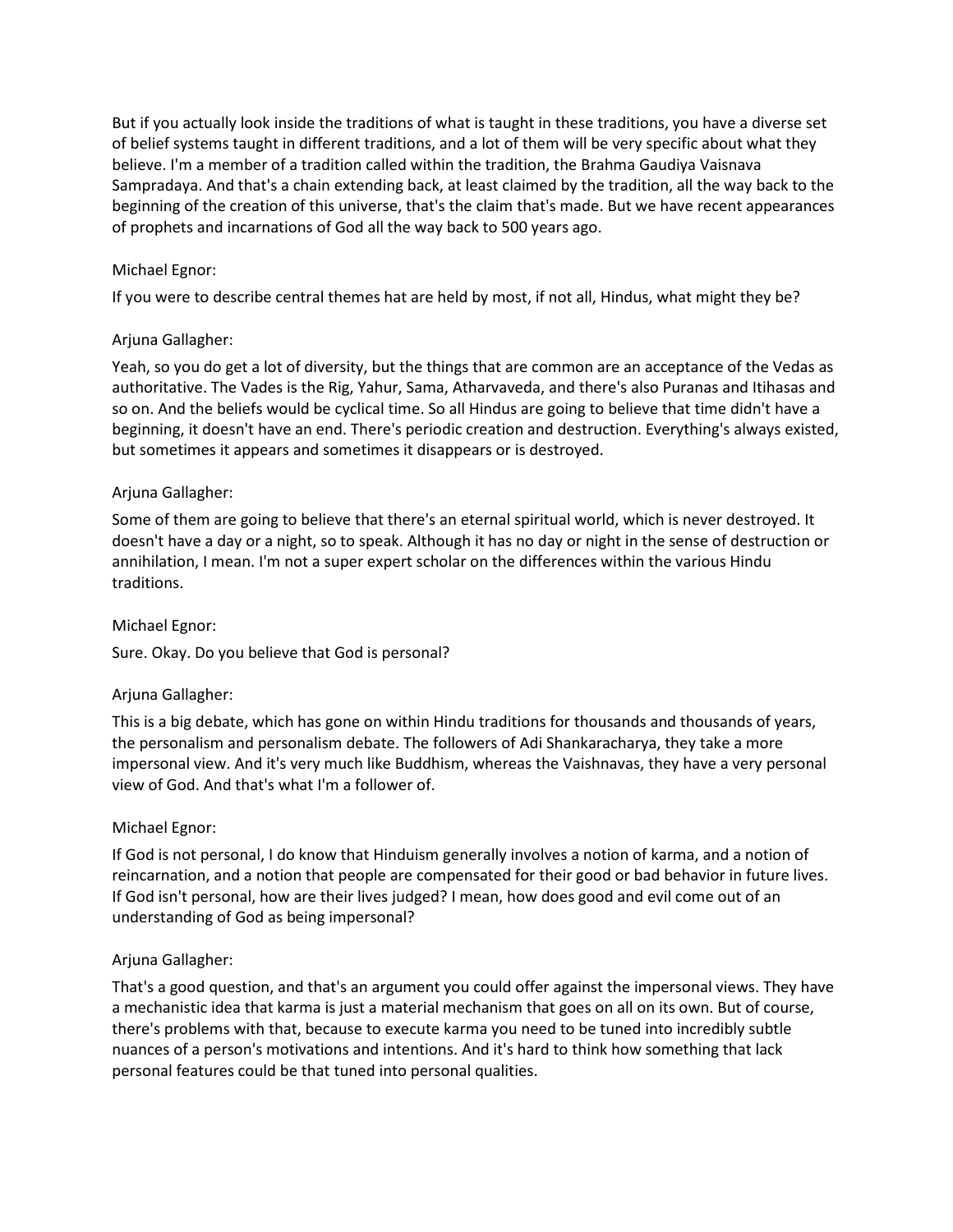## Michael Egnor:

Indeed. What does Hare Krishna mean? I hear it a lot.

## Arjuna Gallagher:

We're called and we call ourselves Hare Krishnas, because that's part of the mantra we chant, "Hare Krishna, Hare Krishna, Krishna Krishna, Hare Hare, Hare Rama, Hare Rama, Rama Rama, Hare Hare." These are names of God. And the idea is that by associating with God's name, we become purified because God is all pure. And when we associate with God, we become pure so we chant these names all the time.

#### Arjuna Gallagher:

The names are quite unique because they're in vocative and Sanskrit you have more grammar, it's more flexible. So the vocative is how you call out directly to someone. Other mantras are more offering respects from a distance, but this is a direct call to the divine.

#### Michael Egnor:

The sense that I have of Hinduism, and I think that are a lot of listeners will have as well, is that there certainly is a pantheon of gods. There's, there's a lot of different god., generally speaking, or even in the view of Hinduism that you ascribe to, what role do those God's play? Is it really pantheistic or is there one overall God, and these other deities are beneath that God?

#### Arjuna Gallagher:

There's many Hindus who will believe in something that's rather pantheistic, or something that all these different demigods are equal and you can worship any one of them and get the same result. And the result is that it's just something that you can temporarily fix your mind on until you're advanced enough to fix your mind on that personal absolute, which is beyond all these forms. This is not the Hare Krishna view or any ... No Vaishnava subscribe to that view. The Vaishnava view is that God's a person and his name, form, pastimes, are all fully divined. When we meditate on those things, we're advanced.

## Arjuna Gallagher:

As for the demigods on the Vaishnava of a view, they are something like arch angels perhaps, or I'm not super expert on the Christian theology on that aspect. But they're like engineers, which oversee the functions of the material universe. So there's even a demigod controlling the weather. Everything in the material universe is conducted by a person. They're powerful personalities and they're jiva souls, which means they're just like you or me. And we could become a demigod and a future birth.

#### Michael Egnor:

Okay. Are they worthy of worship in the Hindu faith?

## Arjuna Gallagher:

In the Hindu faith, the Vaishnava traditions at least, yeah, no, in Hinduism more broadly the word puja is used. And the word puja will be used for saying something like you should honor your mother and father. There's not this hard distinction of ... I mean, it's more a philosophical understanding. So offering respect you can do to anyone, but it's the philosophical view with which you do that with, which is stressed.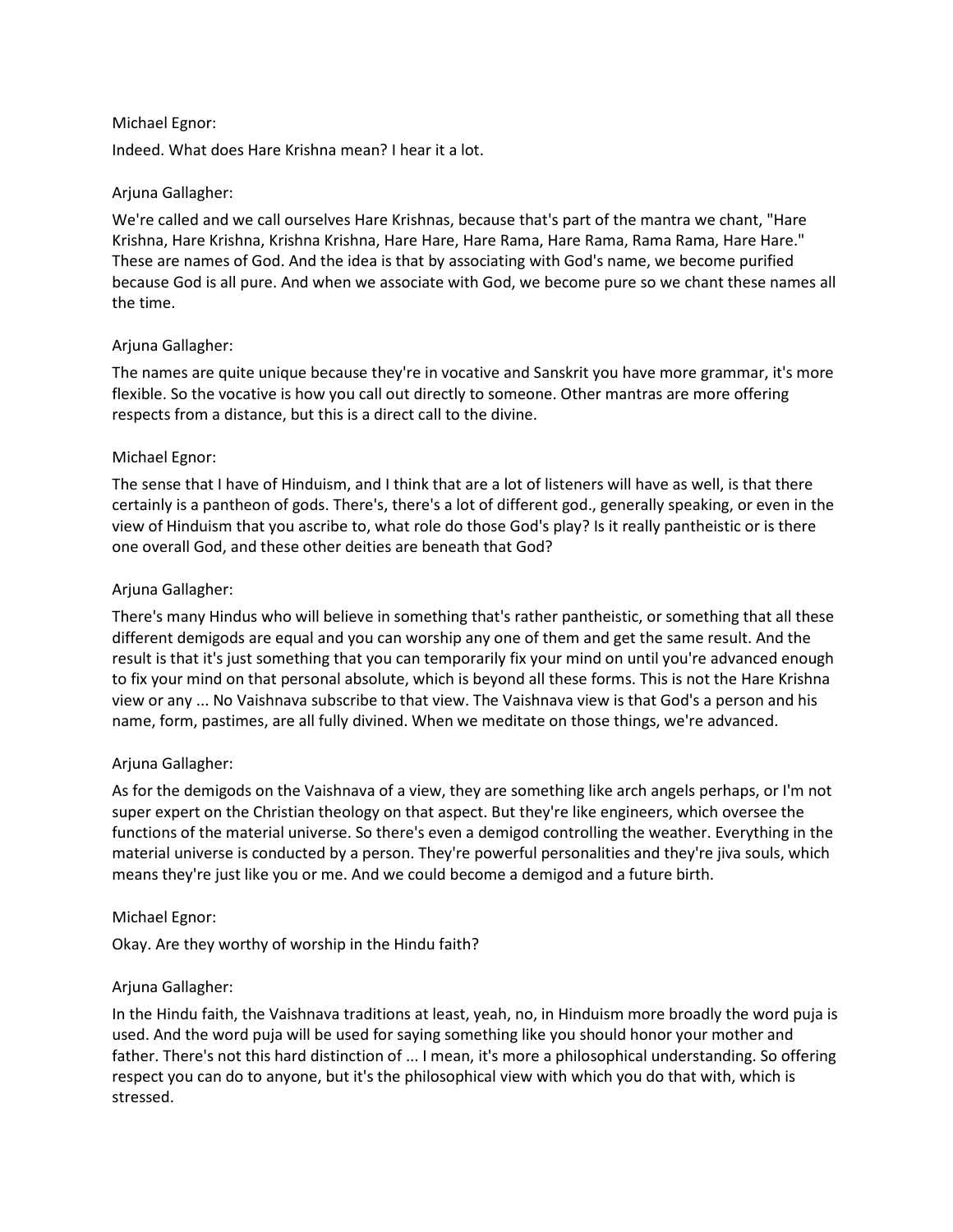## Arjuna Gallagher:

If I worship my guru thinking he's God, that's wrong. But if I worship my guru, understanding he's a servant of God and he's helping me come closer to God, then that's fine. And then we also worship God. But yeah, it's not this hard distinction of a kind of honor you give to one or the other. It's more about the philosophical understanding that's stressed.

## Michael Egnor:

I see. Yeah, in the Christian viewer, or at least from the Thomistic view, which I think is pretty mainstream, angels are separated intelligences. They're souls without bodies. And obviously there can be good angels and bad angels, demons. Are any of the members of the pantheon in the Hindu faith demonic, as opposed to angelic?

# Arjuna Gallagher:

Yeah, there are demons and they're always fighting with the demigods and there's a tag war back and forth. And you could ask a problem of evil question about that, and the one answer that's given is that the purpose is for the demigods, they can forget about God, but when there's trouble, then they're reminded and they go take shelter at God so that the demons serve that purpose.

## Michael Egnor:

Yeah. I'm sure you've heard of the Euthyphro dilemma that was posed by Plato. It's a dilemma that is something good because God wills it, or does God will it because it is good.

# Michael Egnor:

How does Hinduism look at the origin of good and evil? Is the origin of good and evil something that just exists independently of God, for those Hindus who believe in a personal God? Or is good and evil a command of God?

## Arjuna Gallagher:

Yeah. We don't have the same dichotomy of good and evil that you find in Christianity. What is discussed in the tradition is people becoming conditioned by the modes of material and nature covered by the modes of material nature, and good qualities overcoming bad, bad qualities overcoming the heart. And then with the idea of karma, you don't get an idea of evil so much, because everything that happens serves a higher purpose.

## Arjuna Gallagher:

Its analogy that's given is to the jail system. So sure, it's not good that there's a jail with prisoners in it. But the fact is that prisoners exist, is that criminals exist. And because criminals exist, it's a good thing that the jail system exists because it ... Let's hypothetically say the jail system's actually doing a good job at keeping criminals off the streets and reforming them. That's a great thing. So everything in the material world serves the purpose of elevating conditioned souls from their conditioned state, giving them a chance to try to express their selfish desires, become frustrated, and ultimately turn back to God.

Michael Egnor: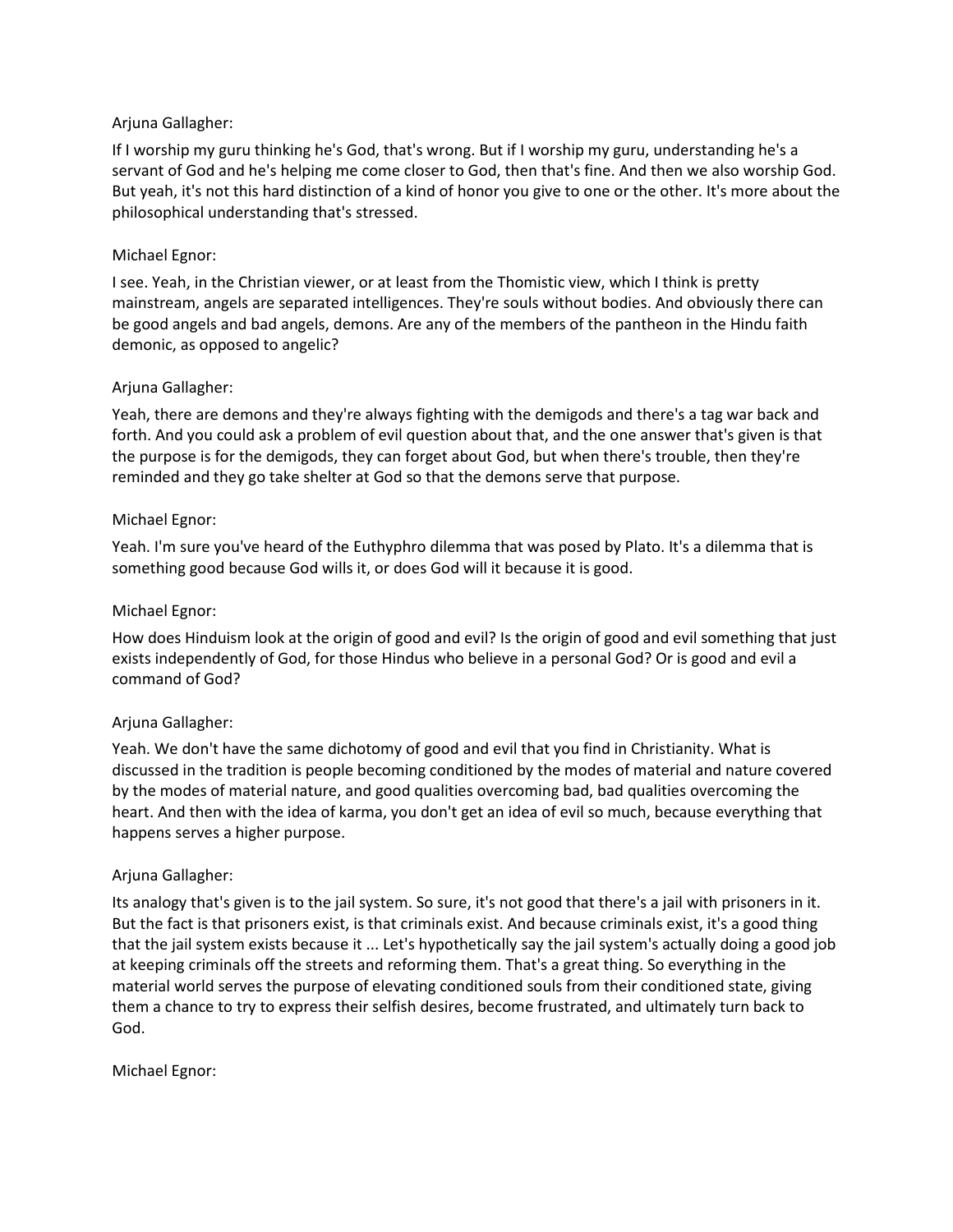The issue of reincarnation often comes up in discussions of Hinduism. What are your beliefs on reincarnation, and what do you understand to be the general belief of most Hindus?

## Arjuna Gallagher:

Yeah. Reincarnation would be another one that almost all Hindus, if not all of them, would ascribe to. You'll get differences, of course, with the impersonalists, who thinks that we don't have separate souls. That they'll think maybe something's going from lifetime to lifetime, but eventually an illusion will be dispelled and you'll realize that you're one with everything and you don't have a separate identity.

## Arjuna Gallagher:

The Vaishnava view, which Hare Krishna is one form of Vaishnavaism, is very much personal. That the soul has always existed, will always exist, and can transmigrate among any number of forms. And this human form of life is a special opportunity to turn back to God.

#### Michael Egnor:

One of the criticisms of reincarnation is that it tends to, or it seems that it might encourage a sort of callousness. A sort of sense if a person is in the particular life he's in and he's in a bad state, he's had a lot of problems, he's suffering, that it's because of what he's done in prior lives and he kind of deserves it. Is that an accurate way of looking at reincarnation and at ethics and Hinduism?>

#### Arjuna Gallagher:

That's a common objection Christians will give to using reincarnation to solve the problem of evil. The trouble with it is it's a misunderstanding of a few things. One is this idea of personal responsibility that the idea of karma and reincarnation brings, is supposed to be personal responsibility, not blaming other people. What I mean by that is there's a difference of how we view ourselves in light of particular philosophical points, and how we view other people in light of philosophical points.

## Arjuna Gallagher:

A common example for that is how the guru sees himself is very different from how the disciple sees himself. If the guru sees himself the way the disciple does, then he is not a qualified guru. The guru is supposed to be humble. Similarly, with this karma thing, the common argument will be given that ... It actually has happened, I believe, that a Hindu has seen a starving child and thought, "This child is starving because it's their karma. If I feed them, then I'll be depriving of their karma so I better not feed them. They have this karma, it's there to teach them certain lessons and I better not get involved."

## Arjuna Gallagher:

What this misunderstands is that how I view what happens to me is karma, so I see things that what happens in my life is meant to teach me lessons. And you're probably well aware that in psychology, this attitude makes people incredibly resilient and improves the quality of their lives immensely when they take personal responsibility, rather than victimizing themselves and blaming others and externalizing all their problems.

## Arjuna Gallagher:

But then how I should view other people is based on Dharma. And so Dharma, one way we can translate the word is duty. Another way we can translate the word is religious principles. There's certain principles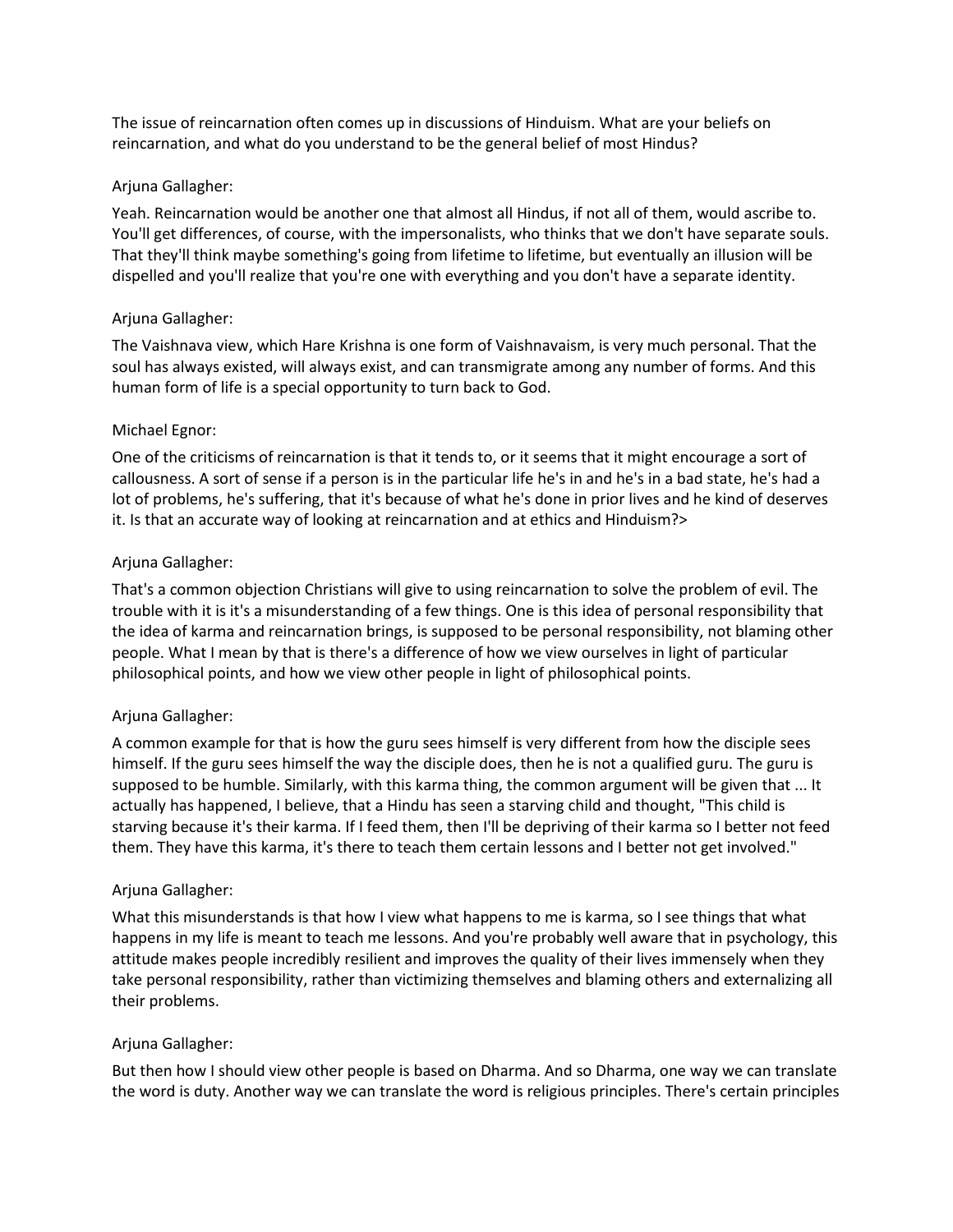or duties that govern the way I act in the world. I have children, so I have a duty to look after the children. And everyone has a duty when they see a starving child to feed the child. There's certain duties that are based on my position in society, and there's certain duties that are universal. A police officer has a different duty with regard to a criminal than a doctor. A doctor's supposed to treat everybody, regardless of their criminal status. Whereas a police officer is supposed to discriminate.

## Michael Egnor:

And we spoke about this a little bit earlier, but I certainly, in the variance of Hinduism that don't believe in a personal God, it's awfully hard to see where duties could come from.

# Michael Egnor:

It certainly is evident where you could get a duty if the creator is personal, because that would be the creator's will that you do that. But if there is no will and no person at the core of existence, then how could one properly be said to have a duty, rather than just a desire? Where could duties come from without a personal God?

# Arjuna Gallagher:

Yeah, that's an interesting question. Unfortunately, there's not a lot of Hindus which have got into the realm of philosophy of religion. It would be interesting to see how they would answer that. They might want to say they just exist necessarily, we say God is a necessary being. They might want to say these duties are necessary.

# Michael Egnor:

I know some of your YouTube videos have dealt with some of the testimony that people have given, that where they can recall prior lives. How does that work and how credible do you believe that is?

## Arjuna Gallagher:

With the evidence for reincarnation, in any particular case you could doubt it. I mean, the skepticism can go too far where it's like, "This person is giving evidence for something that I don't think could be true," because of whatever prior assumptions about worldview. And if you just ignore all the pieces of evidence that are given, which contradict your worldview, then your worldview is not responsive to evidence, but rather it's something you use to filter the evidence in order to make sure your worldview's never contradicted.

## Arjuna Gallagher:

But where the real credibility comes in this evidence is when you pile a lot of it together and you start to see patterns. If the cause of the evidence of that comes in the form of children who spontaneously report memories of past lives, if it's not caused by them remembering past lives, then we wouldn't expect the data to follow certain patterns, which would be predicted by past life remembrances being the cause.

## Michael Egnor:

Sure. And in some ways I see a bit of an analogy to near-death experiences, that you can write off quite a few of them, perhaps as the effects of medications or of delusion or of deception or something of that sort. But there may be a core of them that seem to be veridical, that you have to give some credence to.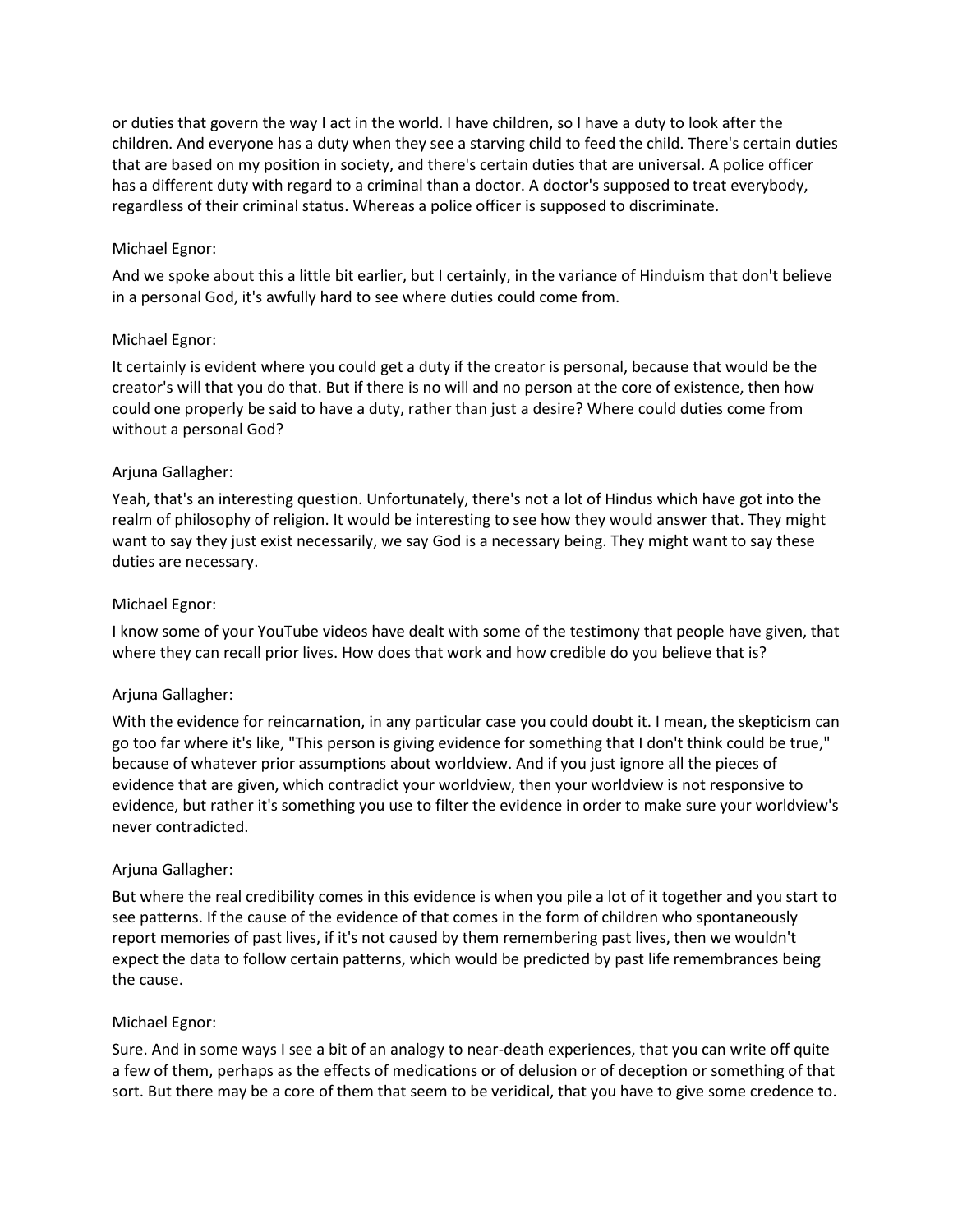## Michael Egnor:

A question would arise is how does one know if knowledge of prior lives is genuine, as opposed to, for example, demonic? If there are evil intelligences out there. Because that's been raised with near-death experiences, even the ones that seem real, how do we know where they came from?

## Arjuna Gallagher:

Yeah, I've debated this before. And one Christian was giving the argument that the memories were planted by a demon. But in philosophy, there's this problem called Last Thursdayism, which is we can't prove that all of my memories of everything prior to last Thursday are actually real. So the argument is called Last Thursdayism for obvious reasons.

## Arjuna Gallagher:

But if you want to say these children's memories of existing in a previous birth were planted by a demon, then you're opening yourself up to the problem of Last Thursdaysim. You kind of need to give some amount of credence to memories in order to have a coherent worldview, which includes last year existing.

#### Arjuna Gallagher:

And as far as veridical aspects, there are ... Many of the cases there's no veridical aspect. There's one researcher, her last name's Bowman. Her work has been on healing these children. She'll do psychology techniques where she'll tell the parents to talk as if this is real. "You were run over by a bus, that was a different life, that was a different body. Now you're in this life and that's not happening now." And by talking to the children in this way, by explaining that their memories are real but they're not there anymore, now they're here, they were able to release this trauma and stop having a phobia of buses in this example.

## Arjuna Gallagher:

So there's an immense benefit in treating it as if it's real, but also the veridical aspect comes in many of the ... Yeah, what I was saying is many of the cases, there's no veridical aspect. You can't go and see if there was a child described that was run over by a bus that perfectly matches the same thing, because they just don't give enough information for a match to be identified. But in many cases, a match is identified and it's often found that these children knew information that wasn't on the internet, that only this person knew or only intimate family members knew.

#### Arjuna Gallagher:

For instance, there was one case where the child located a buried ... I think buried treasure. One child located a gold coin, one child located in a drain on the property that nobody had noticed before, the previous personality had carved a name. And they'll also carry over birth marks, which match scars or wounds on the body of the deceased individual. And they'll carry over personality traits. So you're getting three different aspects of things which are carrying over, along with memories, which should prove to be accurate for the life of a previous personality. So there's a configuration of evidence.

#### Michael Egnor: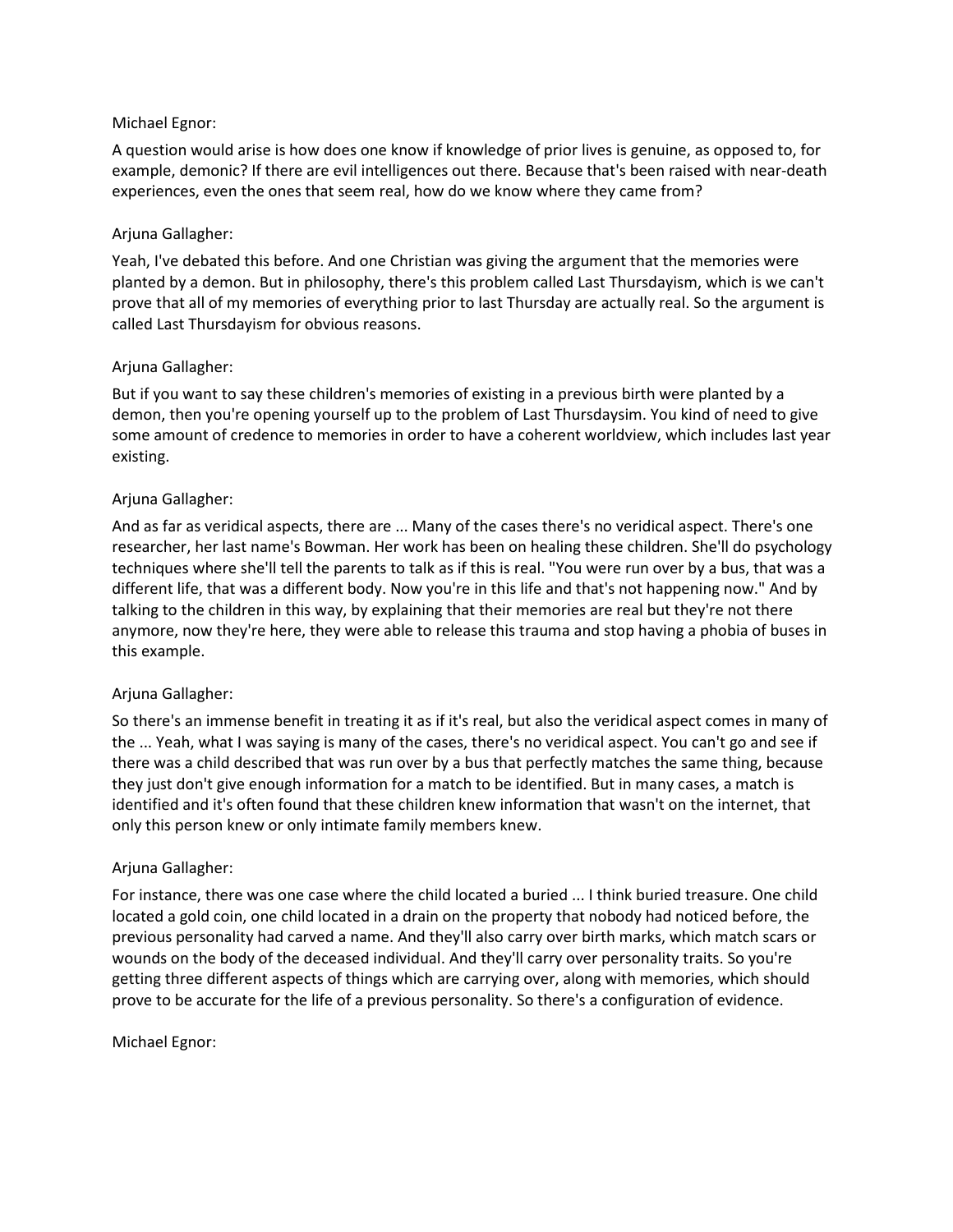Yes, it's absolutely fascinating. It's kind of interesting that in Thomistic philosophy there's been the observation, as you pointed out, with the Last Thursdayism problem. That is that how can you prove that there was even a last Thursday?

## Michael Egnor:

And the reality is I think, if you drill down on it, you're quite right, you actually can't prove the validity of any of your perceptions or any of your concepts. Because in order to demonstrate the validity of perceptions or concepts you have to depend on perceptions and concepts. So fundamentally this kind of radical skepticism is kind of unavoidable, but then again, nobody can live that way. That is, that we all believe that last Thursday happened and that our perceptions and concepts have some basis in reality.

## Michael Egnor:

And what that gets down to is that everybody needs to have faith of some sort. You have to believe in something that you can't prove. And I've found this, I think, to be a very powerful argument against atheism, is that if you believe in theism, and particularly if you believe in a God who is rational and who is reliable, then your faith is grounded. Your faith makes sense. That I believe last Thursday happened because God wouldn't let me be deceived like that.

## Michael Egnor:

Whereas if you're an atheist, you have no one to appeal to. Then you just have this radical faith that last Thursday happened and you can't prove it. In that sense, faith is the ground for reason, faith in God is the ground for reason, if you don't believe in a rational a God, then you have no reason to believe that you actually know anything.

# Arjuna Gallagher:

Yeah. That's the argument from reason. I quite like the way C.S. Lewis put it. I can't remember the exact wording, but it was something like thinking that chemicals smashing together in your brain could produce accurate knowledge. As thinking you could disturb the contents of a glass of milk and get it to splatter on a page and produce an accurate map of the world. I think I butchered the quote, but you get the idea.

## Michael Egnor:

Oh yeah, no, no. And that's exactly right. Everybody lives completely on faith. There is no certainty of anything. I actually believe it's no certainty that we even exist. And that may sound crazy, but Decartes said, "Cogito, ergo sum." I think, therefore I am.

## Michael Egnor:

The problem with that perspective is that that depends on the therefore, that is, it depends on logic. It depends on the logical notion that something can't be true and false at the same time. And we don't have any independent reason to think that logic is true. That is that it may very well be that thinking doesn't mean that you exist if logic doesn't work. So you're still left with this radical skepticism. We all have faith, there's nothing we can be sure of. But a faith in God is at least a rational faith. So it brings up an interesting topic.

## Arjuna Gallagher: